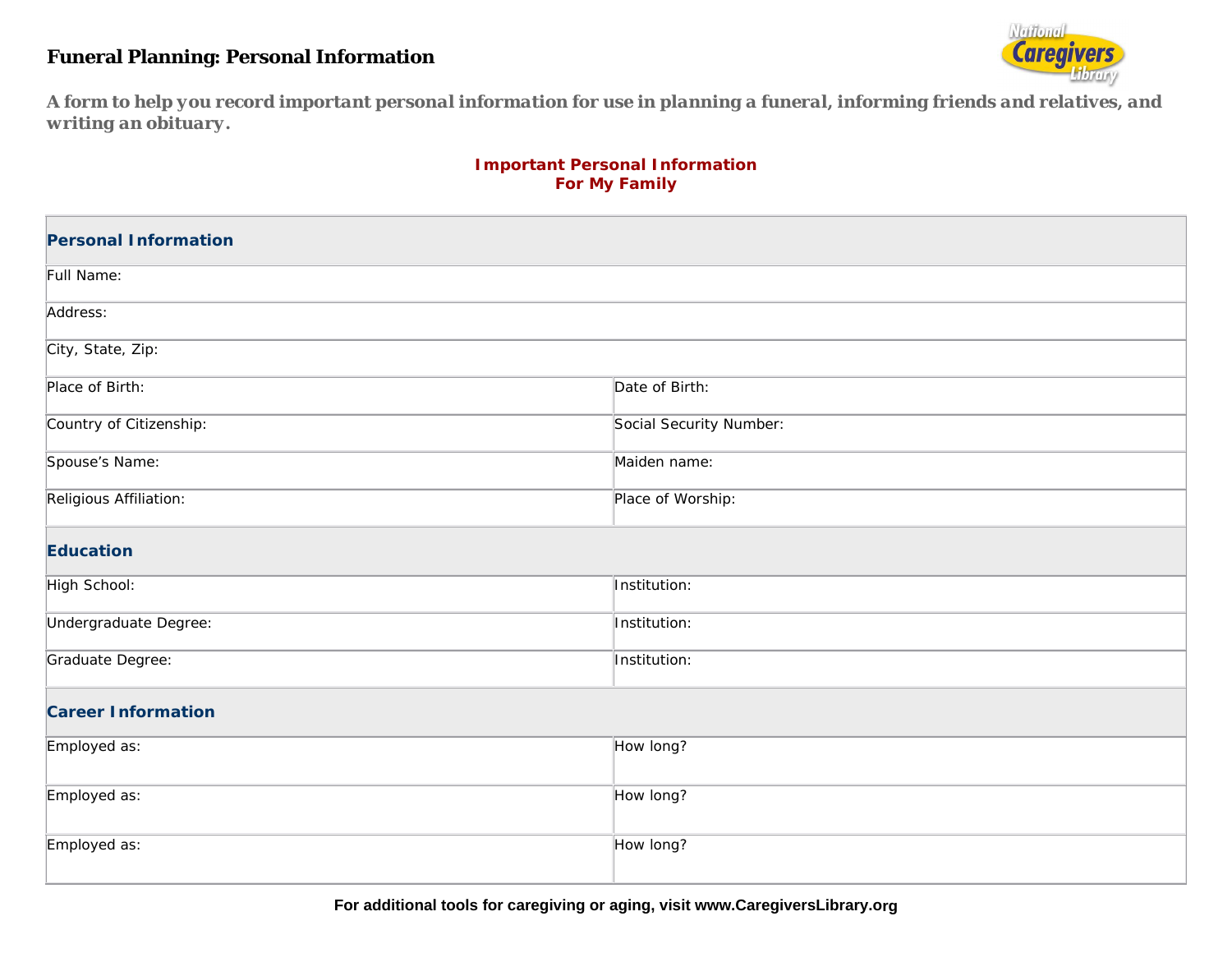| <b>Military Information</b>                                                                                                                    |                                                                                                                                                                     |  |
|------------------------------------------------------------------------------------------------------------------------------------------------|---------------------------------------------------------------------------------------------------------------------------------------------------------------------|--|
| Serial Number:                                                                                                                                 | Rank:                                                                                                                                                               |  |
| Branch of Service:                                                                                                                             | War Service?                                                                                                                                                        |  |
| with the Veterans' Affairs Department Office, toll free at 800-827-1000. Please note that discharge papers are necessary to file for benefits. | You may be entitled to full military honors in one of the national cemeteries. There is no charge for services of burial and your spouse may qualify as well. Check |  |
| <b>Other Activities</b>                                                                                                                        |                                                                                                                                                                     |  |
| Involvement in community or national organizations, clubs, affiliations, volunteering:                                                         |                                                                                                                                                                     |  |
| Favorite pastimes, hobbies:                                                                                                                    |                                                                                                                                                                     |  |
| <b>Parents</b>                                                                                                                                 |                                                                                                                                                                     |  |
| Father's name:                                                                                                                                 | Place of Birth:                                                                                                                                                     |  |
| Mother's name:                                                                                                                                 | Place of Birth:                                                                                                                                                     |  |
| <b>Children</b>                                                                                                                                |                                                                                                                                                                     |  |
| Name:                                                                                                                                          | Name:                                                                                                                                                               |  |
| Address:                                                                                                                                       | Address:                                                                                                                                                            |  |
| Phone:                                                                                                                                         | Phone:                                                                                                                                                              |  |
| Special Instructions:                                                                                                                          | Special Instructions:                                                                                                                                               |  |
| Name:                                                                                                                                          | Name:                                                                                                                                                               |  |
| Address:                                                                                                                                       | Address:                                                                                                                                                            |  |
| Phone:                                                                                                                                         | Phone:                                                                                                                                                              |  |